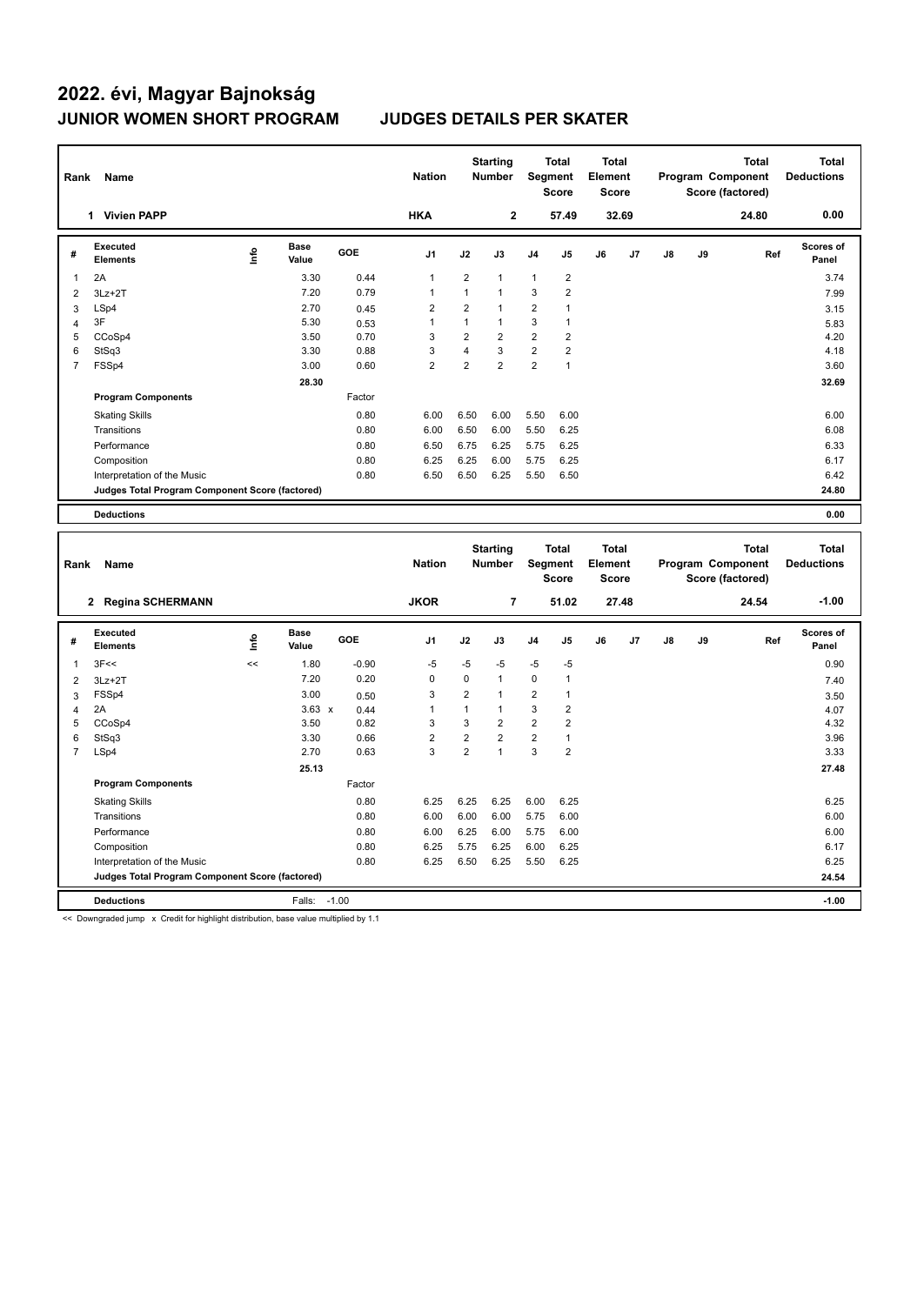| Rank | Name                                            |      |                      |            | <b>Nation</b>  |                | <b>Starting</b><br><b>Number</b> | Segment        | <b>Total</b><br><b>Score</b> | Total<br>Element<br><b>Score</b> |                |               |    | <b>Total</b><br>Program Component<br>Score (factored) | <b>Total</b><br><b>Deductions</b> |
|------|-------------------------------------------------|------|----------------------|------------|----------------|----------------|----------------------------------|----------------|------------------------------|----------------------------------|----------------|---------------|----|-------------------------------------------------------|-----------------------------------|
|      | <b>Katinka ZSEMBERY</b><br>3                    |      |                      |            | <b>SKSE</b>    |                | 3                                |                | 42.38                        |                                  | 22.32          |               |    | 21.06                                                 | $-1.00$                           |
| #    | <b>Executed</b><br><b>Elements</b>              | Info | <b>Base</b><br>Value | <b>GOE</b> | J <sub>1</sub> | J2             | J3                               | J <sub>4</sub> | J <sub>5</sub>               | J6                               | J <sub>7</sub> | $\mathsf{J}8$ | J9 | Ref                                                   | <b>Scores of</b><br>Panel         |
| 1    | $3T+2T$                                         |      | 5.50                 | 0.42       | $\overline{2}$ | $\mathbf 0$    | 1                                | $\mathbf{1}$   | 1                            |                                  |                |               |    |                                                       | 5.92                              |
| 2    | 2A                                              |      | 3.30                 | $-1.65$    | $-5$           | $-5$           | $-5$                             | $-5$           | $-5$                         |                                  |                |               |    |                                                       | 1.65                              |
| 3    | FSSp2                                           |      | 2.30                 | $-0.23$    | 0              | $-2$           | 0                                | $-2$           | $-1$                         |                                  |                |               |    |                                                       | 2.07                              |
| 4    | 2F                                              |      | 1.98 x               | $-0.36$    | $-2$           | $-1$           | $-3$                             | $-2$           | $-2$                         |                                  |                |               |    |                                                       | 1.62                              |
| 5    | CCoSp4                                          |      | 3.50                 | 0.47       | $\overline{2}$ | $\overline{1}$ | $\mathbf{1}$                     | 3              | 1                            |                                  |                |               |    |                                                       | 3.97                              |
| 6    | StSq3                                           |      | 3.30                 | 0.55       | $\overline{2}$ | $\overline{2}$ | $\mathbf{1}$                     | $\overline{2}$ | 1                            |                                  |                |               |    |                                                       | 3.85                              |
| 7    | LSp4                                            |      | 2.70                 | 0.54       | $\overline{2}$ | 2              | $\overline{2}$                   | $\overline{2}$ | $\mathbf{1}$                 |                                  |                |               |    |                                                       | 3.24                              |
|      |                                                 |      | 22.58                |            |                |                |                                  |                |                              |                                  |                |               |    |                                                       | 22.32                             |
|      | <b>Program Components</b>                       |      |                      | Factor     |                |                |                                  |                |                              |                                  |                |               |    |                                                       |                                   |
|      | <b>Skating Skills</b>                           |      |                      | 0.80       | 5.50           | 4.50           | 5.00                             | 5.00           | 5.25                         |                                  |                |               |    |                                                       | 5.08                              |
|      | Transitions                                     |      |                      | 0.80       | 5.25           | 4.50           | 5.00                             | 5.25           | 5.00                         |                                  |                |               |    |                                                       | 5.08                              |
|      | Performance                                     |      |                      | 0.80       | 5.50           | 4.75           | 5.00                             | 5.50           | 5.25                         |                                  |                |               |    |                                                       | 5.25                              |
|      | Composition                                     |      |                      | 0.80       | 5.50           | 4.50           | 5.25                             | 5.50           | 5.50                         |                                  |                |               |    |                                                       | 5.42                              |
|      | Interpretation of the Music                     |      |                      | 0.80       | 6.00           | 4.75           | 5.25                             | 5.75           | 5.50                         |                                  |                |               |    |                                                       | 5.50                              |
|      | Judges Total Program Component Score (factored) |      |                      |            |                |                |                                  |                |                              |                                  |                |               |    |                                                       | 21.06                             |
|      | <b>Deductions</b>                               |      | Falls:               | $-1.00$    |                |                |                                  |                |                              |                                  |                |               |    |                                                       | $-1.00$                           |

x Credit for highlight distribution, base value multiplied by 1.1

| Rank           | Name                                            |         |                      |         | <b>Nation</b>  |                | <b>Starting</b><br><b>Number</b> | Segment        | Total<br><b>Score</b> | Total<br>Element<br><b>Score</b> |       |    |    | Total<br>Program Component<br>Score (factored) | Total<br><b>Deductions</b> |
|----------------|-------------------------------------------------|---------|----------------------|---------|----------------|----------------|----------------------------------|----------------|-----------------------|----------------------------------|-------|----|----|------------------------------------------------|----------------------------|
|                | 4 Cintia SZABÓ                                  |         |                      |         | <b>JKOR</b>    |                | 5                                |                | 39.72                 |                                  | 20.40 |    |    | 20.32                                          | $-1.00$                    |
| #              | Executed<br><b>Elements</b>                     | lnfo    | <b>Base</b><br>Value | GOE     | J <sub>1</sub> | J2             | J3                               | J <sub>4</sub> | J5                    | J6                               | J7    | J8 | J9 | Ref                                            | Scores of<br>Panel         |
|                | 3S<+COMBO                                       | $\prec$ | 3.44                 | $-1.72$ | $-5$           | $-5$           | $-5$                             | $-5$           | $-5$                  |                                  |       |    |    |                                                | 1.72                       |
| $\overline{2}$ | 2F                                              |         | 1.80                 | 0.24    | $\overline{2}$ | 1              | 0                                | $\overline{2}$ | 1                     |                                  |       |    |    |                                                | 2.04                       |
| 3              | 2A                                              |         | 3.30                 | 0.66    | 3              | 2              | 1                                | $\overline{2}$ | 2                     |                                  |       |    |    |                                                | 3.96                       |
| 4              | FSSp4                                           |         | 3.00                 | 0.40    | $\overline{2}$ | $\overline{2}$ | 1                                | $\overline{1}$ |                       |                                  |       |    |    |                                                | 3.40                       |
| 5              | StSq3                                           |         | 3.30                 | 0.33    | $\mathbf{1}$   | 1              | $\overline{2}$                   | $\overline{1}$ |                       |                                  |       |    |    |                                                | 3.63                       |
| 6              | CCoSp4                                          |         | 3.50                 | 0.00    | 0              | $\Omega$       | 0                                | $-1$           | 0                     |                                  |       |    |    |                                                | 3.50                       |
| $\overline{7}$ | CSp3                                            |         | 2.30                 | $-0.15$ | $-1$           | 0              | $\Omega$                         | $-1$           | $-1$                  |                                  |       |    |    |                                                | 2.15                       |
|                |                                                 |         | 20.64                |         |                |                |                                  |                |                       |                                  |       |    |    |                                                | 20.40                      |
|                | <b>Program Components</b>                       |         |                      | Factor  |                |                |                                  |                |                       |                                  |       |    |    |                                                |                            |
|                | <b>Skating Skills</b>                           |         |                      | 0.80    | 5.50           | 5.25           | 5.50                             | 4.50           | 4.75                  |                                  |       |    |    |                                                | 5.17                       |
|                | Transitions                                     |         |                      | 0.80    | 4.75           | 5.25           | 5.50                             | 4.50           | 4.50                  |                                  |       |    |    |                                                | 4.83                       |
|                | Performance                                     |         |                      | 0.80    | 5.00           | 5.50           | 5.25                             | 5.00           | 4.50                  |                                  |       |    |    |                                                | 5.08                       |
|                | Composition                                     |         |                      | 0.80    | 5.25           | 5.00           | 5.75                             | 4.75           | 4.75                  |                                  |       |    |    |                                                | 5.00                       |
|                | Interpretation of the Music                     |         |                      | 0.80    | 5.50           | 5.50           | 5.75                             | 5.00           | 4.75                  |                                  |       |    |    |                                                | 5.33                       |
|                | Judges Total Program Component Score (factored) |         |                      |         |                |                |                                  |                |                       |                                  |       |    |    |                                                | 20.32                      |
|                | <b>Deductions</b>                               |         | Falls:               | $-1.00$ |                |                |                                  |                |                       |                                  |       |    |    |                                                | $-1.00$                    |

< Under-rotated jump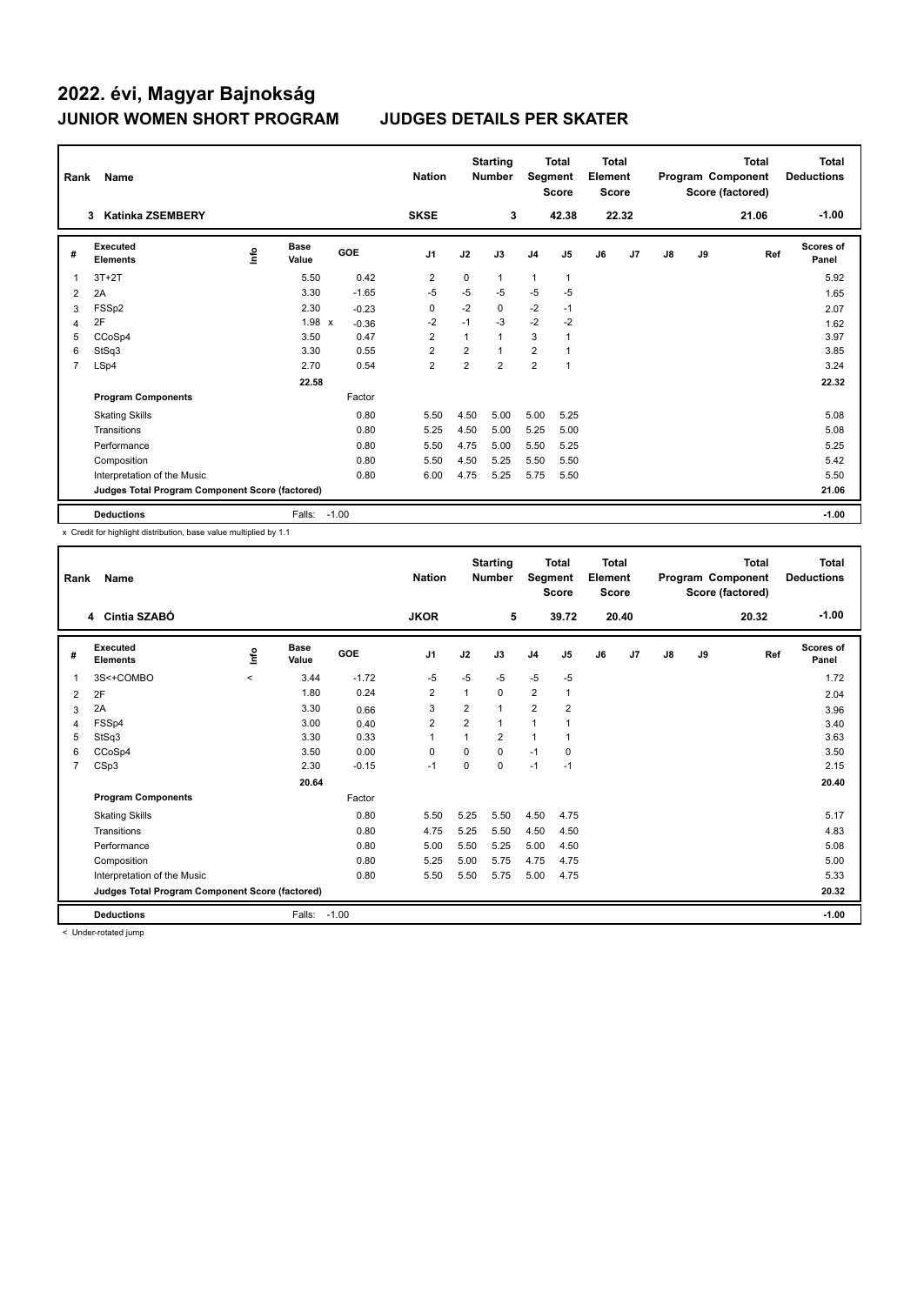| Rank           | Name                                            |             |                      |         | <b>Nation</b>  |                | <b>Starting</b><br><b>Number</b> | Segment        | <b>Total</b><br><b>Score</b> | <b>Total</b><br>Element<br><b>Score</b> |       |               |    | <b>Total</b><br>Program Component<br>Score (factored) | <b>Total</b><br><b>Deductions</b> |
|----------------|-------------------------------------------------|-------------|----------------------|---------|----------------|----------------|----------------------------------|----------------|------------------------------|-----------------------------------------|-------|---------------|----|-------------------------------------------------------|-----------------------------------|
|                | Dária ZSIRNOV<br>5.                             |             |                      |         | <b>PSE</b>     |                | 1                                |                | 38.92                        |                                         | 20.86 |               |    | 19.06                                                 | $-1.00$                           |
| #              | Executed<br><b>Elements</b>                     | <u>info</u> | <b>Base</b><br>Value | GOE     | J <sub>1</sub> | J2             | J3                               | J <sub>4</sub> | J <sub>5</sub>               | J6                                      | J7    | $\mathsf{J}8$ | J9 | Ref                                                   | Scores of<br>Panel                |
|                | 3T+COMBO                                        |             | 4.20                 | $-2.10$ | $-5$           | $-5$           | $-5$                             | $-5$           | $-5$                         |                                         |       |               |    |                                                       | 2.10                              |
| $\overline{2}$ | 2F                                              |             | 1.80                 | 0.12    | 0              | $\mathbf{1}$   | 0                                | $\mathbf{1}$   | $\overline{1}$               |                                         |       |               |    |                                                       | 1.92                              |
| 3              | LSp4                                            |             | 2.70                 | 0.27    | 1              | 1              | $\mathbf{1}$                     | 0              | $\overline{1}$               |                                         |       |               |    |                                                       | 2.97                              |
| 4              | 2A                                              |             | 3.30                 | 0.33    | 2              | 1              | 0                                | $\mathbf{1}$   |                              |                                         |       |               |    |                                                       | 3.63                              |
| 5              | CCoSp4                                          |             | 3.50                 | 0.58    | $\overline{2}$ | $\overline{2}$ | $\mathbf{1}$                     | $\overline{2}$ | $\overline{1}$               |                                         |       |               |    |                                                       | 4.08                              |
| 6              | StSq3                                           |             | 3.30                 | 0.33    | 1              | $\overline{1}$ | $\mathbf{1}$                     | $\mathbf{1}$   | 0                            |                                         |       |               |    |                                                       | 3.63                              |
| 7              | FSSp2                                           |             | 2.30                 | 0.23    | 1              | $\Omega$       | $\overline{1}$                   | $\overline{1}$ | $\overline{1}$               |                                         |       |               |    |                                                       | 2.53                              |
|                |                                                 |             | 21.10                |         |                |                |                                  |                |                              |                                         |       |               |    |                                                       | 20.86                             |
|                | <b>Program Components</b>                       |             |                      | Factor  |                |                |                                  |                |                              |                                         |       |               |    |                                                       |                                   |
|                | <b>Skating Skills</b>                           |             |                      | 0.80    | 5.00           | 4.50           | 4.75                             | 4.75           | 4.75                         |                                         |       |               |    |                                                       | 4.75                              |
|                | Transitions                                     |             |                      | 0.80    | 4.75           | 4.50           | 4.75                             | 4.75           | 4.50                         |                                         |       |               |    |                                                       | 4.67                              |
|                | Performance                                     |             |                      | 0.80    | 4.50           | 4.75           | 4.75                             | 5.00           | 4.75                         |                                         |       |               |    |                                                       | 4.75                              |
|                | Composition                                     |             |                      | 0.80    | 4.75           | 4.50           | 5.00                             | 5.00           | 4.75                         |                                         |       |               |    |                                                       | 4.83                              |
|                | Interpretation of the Music                     |             |                      | 0.80    | 5.00           | 4.75           | 5.00                             | 4.75           | 4.50                         |                                         |       |               |    |                                                       | 4.83                              |
|                | Judges Total Program Component Score (factored) |             |                      |         |                |                |                                  |                |                              |                                         |       |               |    |                                                       | 19.06                             |
|                | <b>Deductions</b>                               |             | Falls:               | $-1.00$ |                |                |                                  |                |                              |                                         |       |               |    |                                                       | $-1.00$                           |

| Rank           | Name                                            |          |                      |            | <b>Nation</b>  |          | <b>Starting</b><br><b>Number</b> | Segment        | <b>Total</b><br><b>Score</b> | <b>Total</b><br>Element<br><b>Score</b> |       |               |    | <b>Total</b><br>Program Component<br>Score (factored) | <b>Total</b><br><b>Deductions</b> |
|----------------|-------------------------------------------------|----------|----------------------|------------|----------------|----------|----------------------------------|----------------|------------------------------|-----------------------------------------|-------|---------------|----|-------------------------------------------------------|-----------------------------------|
|                | Zsüliett CSOMBOK<br>6.                          |          |                      |            | <b>VAS</b>     |          | 8                                |                | 35.15                        |                                         | 17.87 |               |    | 17.28                                                 | 0.00                              |
| #              | <b>Executed</b><br><b>Elements</b>              | lnfo     | <b>Base</b><br>Value | <b>GOE</b> | J <sub>1</sub> | J2       | J3                               | J <sub>4</sub> | J <sub>5</sub>               | J6                                      | J7    | $\mathsf{J}8$ | J9 | Ref                                                   | <b>Scores of</b><br>Panel         |
| 1              | 2F                                              |          | 1.80                 | 0.12       | 0              | 1        | $\mathbf{1}$                     | $\mathbf{1}$   | $-3$                         |                                         |       |               |    |                                                       | 1.92                              |
| $\overline{2}$ | 2A<                                             | $\hat{}$ | 2.64                 | $-1.23$    | $-3$           | $-5$     | $-4$                             | $-5$           | $-5$                         |                                         |       |               |    |                                                       | 1.41                              |
| 3              | FSSp3                                           |          | 2.60                 | 0.00       | 0              | $\Omega$ | $\mathbf 0$                      | $-2$           | 0                            |                                         |       |               |    |                                                       | 2.60                              |
| 4              | $2Lz + 2Lo$                                     |          | 3.80                 | 0.14       | 0              | 1        | $\mathbf{1}$                     | 1              | 0                            |                                         |       |               |    |                                                       | 3.94                              |
| 5              | CCoSp4                                          |          | 3.50                 | 0.00       | 1              | $\Omega$ | $\Omega$                         | $\Omega$       | 0                            |                                         |       |               |    |                                                       | 3.50                              |
| 6              | StSq2                                           |          | 2.60                 | 0.00       | $\Omega$       | 0        | $\overline{1}$                   | 0              | 0                            |                                         |       |               |    |                                                       | 2.60                              |
| $\overline{7}$ | LSp2                                            |          | 1.90                 | 0.00       | 0              | 0        | $\Omega$                         | $\mathbf{1}$   | $\mathbf 0$                  |                                         |       |               |    |                                                       | 1.90                              |
|                |                                                 |          | 18.84                |            |                |          |                                  |                |                              |                                         |       |               |    |                                                       | 17.87                             |
|                | <b>Program Components</b>                       |          |                      | Factor     |                |          |                                  |                |                              |                                         |       |               |    |                                                       |                                   |
|                | <b>Skating Skills</b>                           |          |                      | 0.80       | 4.75           | 4.25     | 4.25                             | 4.00           | 3.75                         |                                         |       |               |    |                                                       | 4.17                              |
|                | Transitions                                     |          |                      | 0.80       | 4.50           | 4.25     | 4.50                             | 3.75           | 3.50                         |                                         |       |               |    |                                                       | 4.17                              |
|                | Performance                                     |          |                      | 0.80       | 4.75           | 4.50     | 4.50                             | 4.25           | 3.50                         |                                         |       |               |    |                                                       | 4.42                              |
|                | Composition                                     |          |                      | 0.80       | 5.00           | 4.00     | 4.75                             | 4.25           | 3.75                         |                                         |       |               |    |                                                       | 4.33                              |
|                | Interpretation of the Music                     |          |                      | 0.80       | 5.25           | 4.25     | 4.75                             | 4.50           | 4.00                         |                                         |       |               |    |                                                       | 4.50                              |
|                | Judges Total Program Component Score (factored) |          |                      |            |                |          |                                  |                |                              |                                         |       |               |    |                                                       | 17.28                             |
|                | <b>Deductions</b>                               |          |                      |            |                |          |                                  |                |                              |                                         |       |               |    |                                                       | 0.00                              |

< Under-rotated jump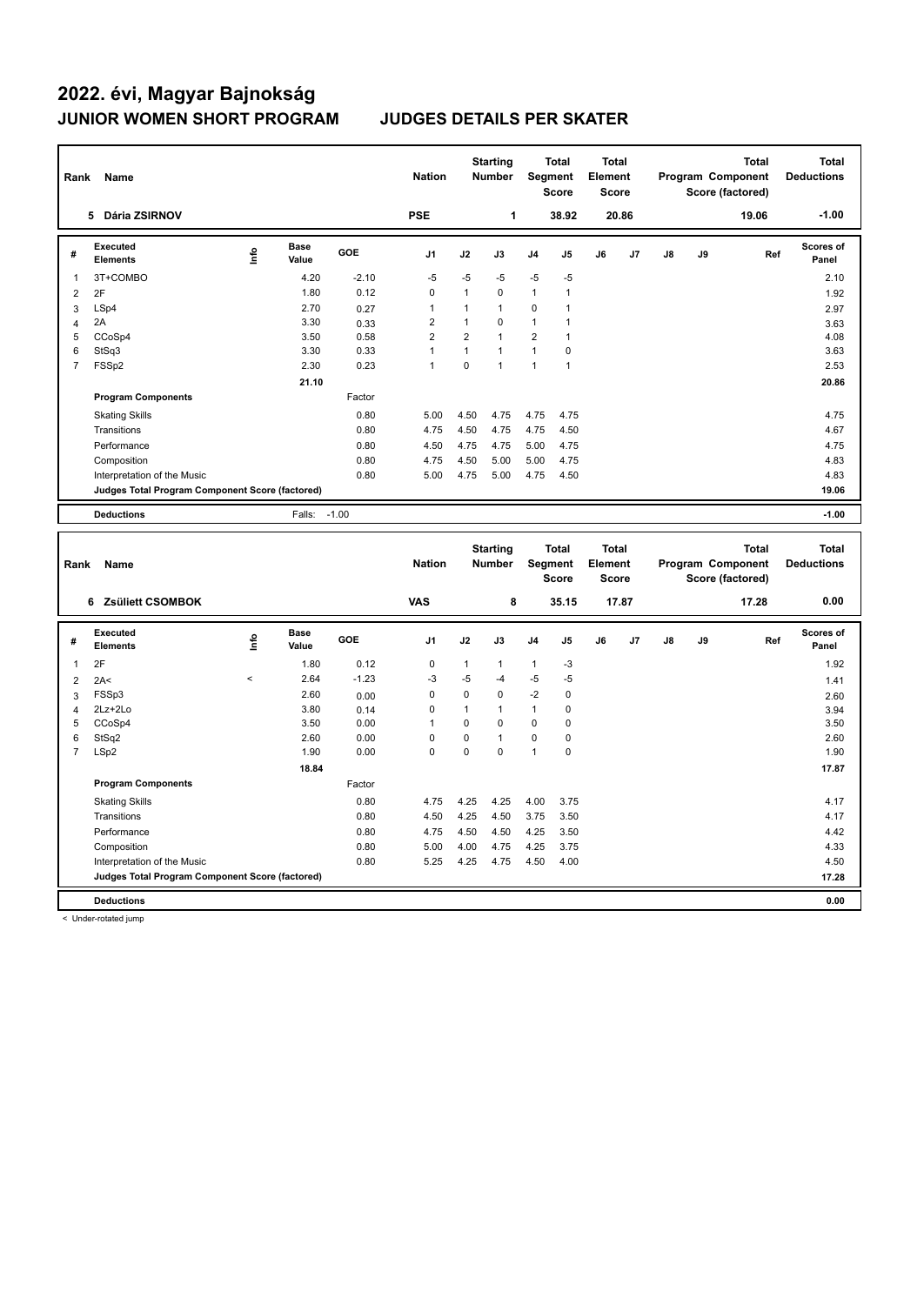| Rank           | Name                                            |              |                      |            | <b>Nation</b>  |          | <b>Starting</b><br><b>Number</b> |                | <b>Total</b><br>Segment<br><b>Score</b> | Total<br>Element<br><b>Score</b> |                |    |    | <b>Total</b><br>Program Component<br>Score (factored) | <b>Total</b><br><b>Deductions</b> |
|----------------|-------------------------------------------------|--------------|----------------------|------------|----------------|----------|----------------------------------|----------------|-----------------------------------------|----------------------------------|----------------|----|----|-------------------------------------------------------|-----------------------------------|
|                | Réka BÉRES<br>$\overline{7}$                    |              |                      |            | <b>ETO</b>     |          | 10                               |                | 27.54                                   |                                  | 11.40          |    |    | 16.14                                                 | 0.00                              |
| #              | <b>Executed</b><br><b>Elements</b>              | ۴٥           | <b>Base</b><br>Value | <b>GOE</b> | J <sub>1</sub> | J2       | J3                               | J <sub>4</sub> | J <sub>5</sub>                          | J6                               | J <sub>7</sub> | J8 | J9 | Ref                                                   | Scores of<br>Panel                |
| 1              | 2A                                              |              | 3.30                 | $-1.43$    | $-4$           | $-5$     | $-4$                             | $-5$           | $-4$                                    |                                  |                |    |    |                                                       | 1.87                              |
| $\overline{2}$ | 2Lze<+2Lo<                                      | $\checkmark$ | 2.62                 | $-0.68$    | $-5$           | $-5$     | $-5$                             | $-5$           | $-5$                                    |                                  |                |    |    |                                                       | 1.94                              |
| 3              | FSSp2                                           |              | 2.30                 | 0.08       | 0              |          | 0                                | $\mathbf{1}$   | 0                                       |                                  |                |    |    |                                                       | 2.38                              |
| 4              | 2F                                              |              | 1.80                 | 0.06       | 0              |          | $\Omega$                         | 0              | 1                                       |                                  |                |    |    |                                                       | 1.86                              |
| 5              | LSp1                                            |              | 1.50                 | 0.05       | 0              |          | 1                                | 0              | 0                                       |                                  |                |    |    |                                                       | 1.55                              |
| 6              | StSq1                                           |              | 1.80                 | 0.00       | $\Omega$       | $\Omega$ | $\Omega$                         | $\Omega$       | $\Omega$                                |                                  |                |    |    |                                                       | 1.80                              |
| 7              | CCoSp                                           |              | 0.00                 | 0.00       |                |          |                                  |                |                                         |                                  |                |    |    |                                                       | 0.00                              |
|                |                                                 |              | 13.32                |            |                |          |                                  |                |                                         |                                  |                |    |    |                                                       | 11.40                             |
|                | <b>Program Components</b>                       |              |                      | Factor     |                |          |                                  |                |                                         |                                  |                |    |    |                                                       |                                   |
|                | <b>Skating Skills</b>                           |              |                      | 0.80       | 4.25           | 4.00     | 3.75                             | 3.75           | 4.25                                    |                                  |                |    |    |                                                       | 4.00                              |
|                | Transitions                                     |              |                      | 0.80       | 4.00           | 3.75     | 4.00                             | 3.75           | 4.00                                    |                                  |                |    |    |                                                       | 3.92                              |
|                | Performance                                     |              |                      | 0.80       | 4.00           | 4.00     | 4.00                             | 4.00           | 4.00                                    |                                  |                |    |    |                                                       | 4.00                              |
|                | Composition                                     |              |                      | 0.80       | 4.00           | 4.00     | 4.25                             | 4.00           | 4.25                                    |                                  |                |    |    |                                                       | 4.08                              |
|                | Interpretation of the Music                     |              |                      | 0.80       | 4.25           | 3.75     | 4.25                             | 4.00           | 4.25                                    |                                  |                |    |    |                                                       | 4.17                              |
|                | Judges Total Program Component Score (factored) |              |                      |            |                |          |                                  |                |                                         |                                  |                |    |    |                                                       | 16.14                             |
|                | <b>Deductions</b>                               |              |                      |            |                |          |                                  |                |                                         |                                  |                |    |    |                                                       | 0.00                              |

< Under-rotated jump e Wrong edge

| Rank | Name                                            |         |                      |         | <b>Nation</b>  |          | <b>Starting</b><br><b>Number</b> | Segment        | <b>Total</b><br><b>Score</b> | <b>Total</b><br>Element<br><b>Score</b> |                |               |    | <b>Total</b><br>Program Component<br>Score (factored) | Total<br><b>Deductions</b> |
|------|-------------------------------------------------|---------|----------------------|---------|----------------|----------|----------------------------------|----------------|------------------------------|-----------------------------------------|----------------|---------------|----|-------------------------------------------------------|----------------------------|
|      | Hanna LÕRINCZ<br>8                              |         |                      |         | <b>MAC</b>     |          | 9                                |                | 25.68                        |                                         | 10.88          |               |    | 15.80                                                 | $-1.00$                    |
| #    | Executed<br><b>Elements</b>                     | lnfo    | <b>Base</b><br>Value | GOE     | J <sub>1</sub> | J2       | J3                               | J <sub>4</sub> | J5                           | J6                                      | J <sub>7</sub> | $\mathsf{J}8$ | J9 | Ref                                                   | <b>Scores of</b><br>Panel  |
| 1    | 3S<<+COMBO                                      | <<      | 1.30                 | $-0.65$ | $-5$           | $-5$     | $-5$                             | $-5$           | $-5$                         |                                         |                |               |    |                                                       | 0.65                       |
| 2    | $1A^*$                                          | $\star$ | 0.00                 | 0.00    | ٠              |          | $\overline{a}$                   | ٠              | $\blacksquare$               |                                         |                |               |    |                                                       | 0.00                       |
| 3    | CCoSp3                                          |         | 3.00                 | $-0.10$ | 0              | 0        | 0                                | $-1$           | $-1$                         |                                         |                |               |    |                                                       | 2.90                       |
| 4    | 2F                                              |         | 1.80                 | 0.00    | $\Omega$       | $\Omega$ | 0                                | $\mathbf{1}$   | 0                            |                                         |                |               |    |                                                       | 1.80                       |
| 5    | CS <sub>p2</sub>                                |         | 1.80                 | $-0.06$ | $-1$           | 1        | 0                                | 0              | $-1$                         |                                         |                |               |    |                                                       | 1.74                       |
| 6    | StSq1                                           |         | 1.80                 | 0.00    | $\Omega$       | $\Omega$ | 0                                | 0              | $-1$                         |                                         |                |               |    |                                                       | 1.80                       |
| 7    | FSSp2                                           |         | 2.30                 | $-0.31$ | $-2$           | $-1$     | 0                                | $-2$           | $-1$                         |                                         |                |               |    |                                                       | 1.99                       |
|      |                                                 |         | 12.00                |         |                |          |                                  |                |                              |                                         |                |               |    |                                                       | 10.88                      |
|      | <b>Program Components</b>                       |         |                      | Factor  |                |          |                                  |                |                              |                                         |                |               |    |                                                       |                            |
|      | <b>Skating Skills</b>                           |         |                      | 0.80    | 4.25           | 4.25     | 4.25                             | 3.50           | 3.75                         |                                         |                |               |    |                                                       | 4.08                       |
|      | Transitions                                     |         |                      | 0.80    | 3.75           | 4.00     | 4.00                             | 3.50           | 3.50                         |                                         |                |               |    |                                                       | 3.75                       |
|      | Performance                                     |         |                      | 0.80    | 3.75           | 4.50     | 4.25                             | 3.75           | 3.50                         |                                         |                |               |    |                                                       | 3.92                       |
|      | Composition                                     |         |                      | 0.80    | 4.25           | 4.25     | 4.50                             | 3.50           | 3.50                         |                                         |                |               |    |                                                       | 4.00                       |
|      | Interpretation of the Music                     |         |                      | 0.80    | 4.00           | 4.25     | 4.50                             | 3.75           | 3.50                         |                                         |                |               |    |                                                       | 4.00                       |
|      | Judges Total Program Component Score (factored) |         |                      |         |                |          |                                  |                |                              |                                         |                |               |    |                                                       | 15.80                      |
|      | <b>Deductions</b>                               |         | Falls:               | $-1.00$ |                |          |                                  |                |                              |                                         |                |               |    |                                                       | $-1.00$                    |

<< Downgraded jump \* Invalid element